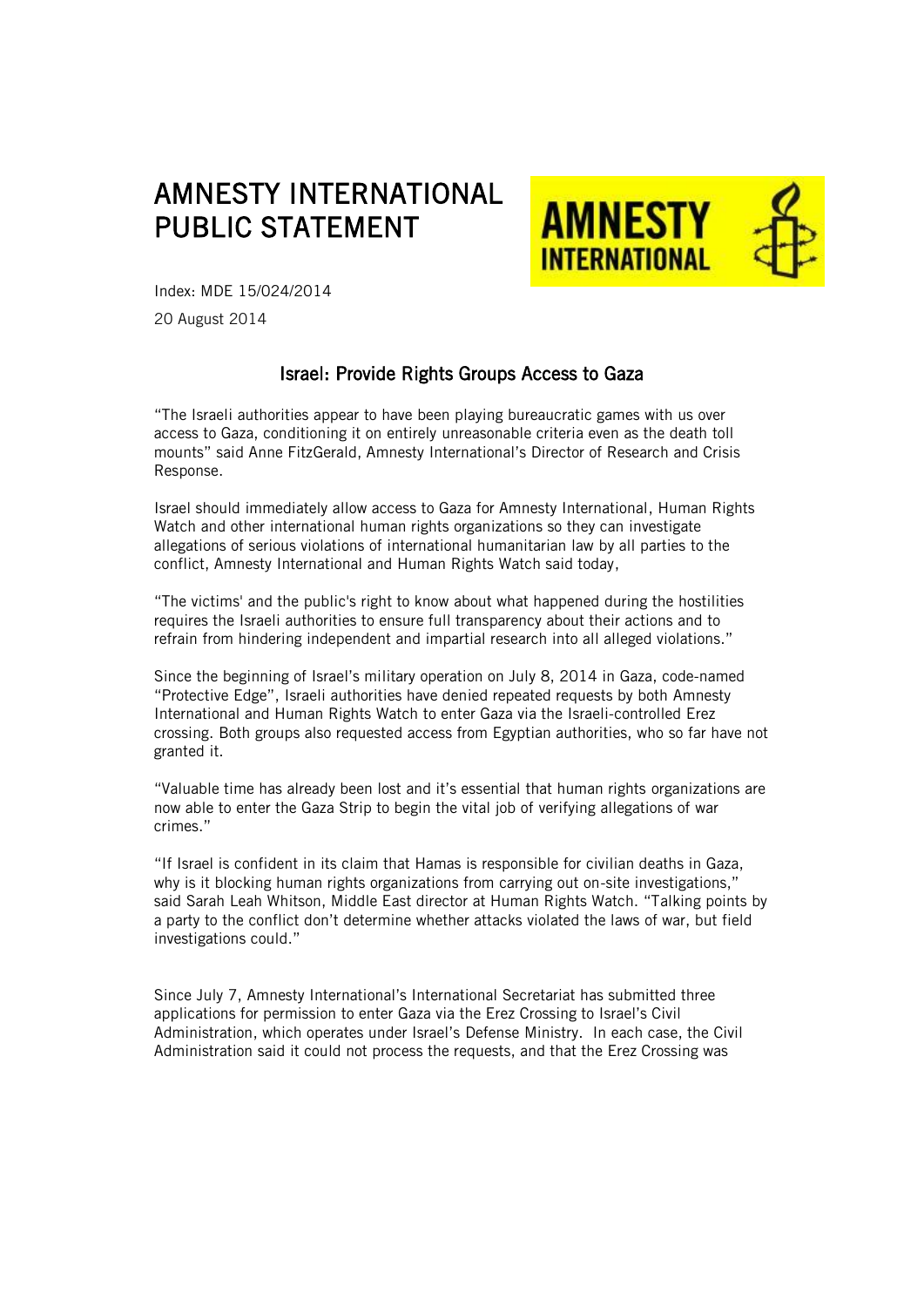closed. Journalists, UN staff, humanitarian workers, and others with permits have been able to enter and exit via Erez throughout this period.

Amnesty International requested assistance on this matter from Israel's Foreign Affairs Ministry, and various third-party governments have raised the issue with their Israeli counterparts on Amnesty International's behalf, but none of these efforts has been successful.

Human Rights Watch received similar responses from the Civil Administration to its request for permission to enter Gaza since the recent escalation in hostilities. Israeli authorities at the Erez Crossing also said that Human Rights Watch was not eligible for permits to enter Gaza because it was not a registered organization. However, the Israeli authorities acknowledged that they had discretion to make an exception. On August 17, Human Rights Watch requested such an exception as soon as possible. Prior to 2006 Israeli authorities repeatedly granted Human Rights Watch access to Gaza without requiring the group to register or seek a special exception.

During the recent hostilities, Israeli forces have intensively bombarded the Gaza Strip from the air, land and sea, severely affecting the civilian population there. According to the UN Office for the Coordination of Humanitarian Affairs, 1,976 Palestinians have been killed, including 1,417 civilians of whom 459 are children and 239 women. Thousands of unexploded remnants of war are dispersed throughout the Gaza Strip. Hundreds of thousands of people have been displaced. Sixty-seven Israelis have been killed including three civilians.

Palestinian armed groups have fired thousands of indiscriminate rockets toward Israeli population centres; have reportedly stored rockets in empty school buildings; and allegedly failed to take all feasible precautions to prevent harm to civilians, in violation of international law. Amnesty International and Human Rights Watch have some staff on the ground in Gaza but they have not been able to verify many reported violations because of the Israeli authorities' denial of access to researchers.

The Israeli government must allow all allegations of war crimes and other violations to be independently verified and the victims to obtain justice. Active human rights monitoring on the ground can also help serve to prevent further abuses being carried out – by all sides. Denying access to international human rights organizations suggests a disregard for the right to seek, receive and impart information.

The Israeli authorities last granted Human Rights Watch access to Gaza through the Erez Crossing in 2006, and Amnesty International in the summer of 2012.

Since then, Amnesty International and Human Rights Watch have repeatedly been told that they must register with Israel's Foreign Affairs Ministry, which only registers diplomats and UN personnel, or the Social Welfare Ministry. Registration with the Social Welfare Ministry is an option for humanitarian and development organizations with offices in Israel and the Occupied Palestinian Territories, but it is virtually impossible for Amnesty International and Human Rights Watch, as international human rights organizations, to meet the conditions for registration.